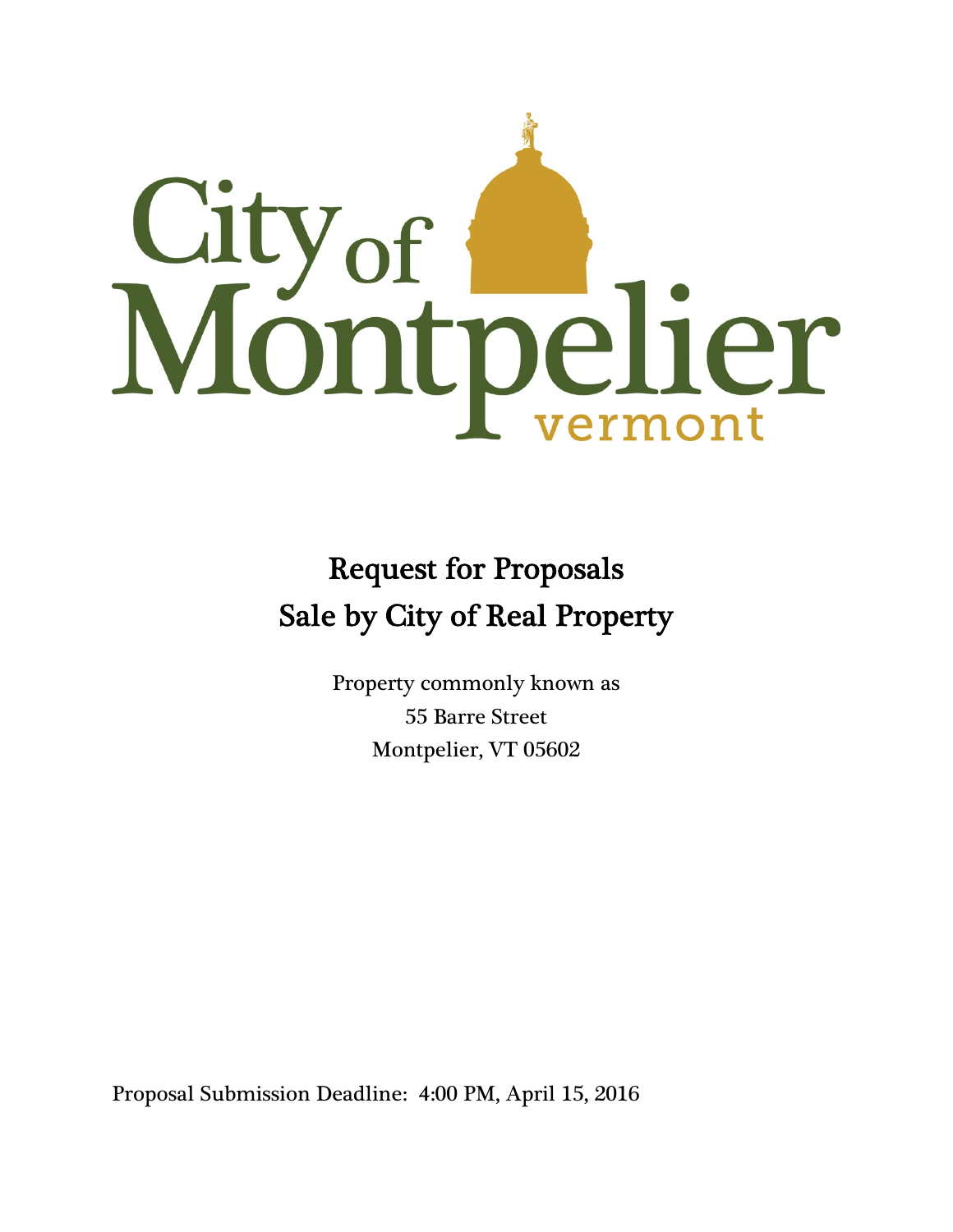#### I. Introduction and Overview

Pursuant to § 319 of the Montpelier City Charter ("Charter") and the City's Policy for Sale and Disposition of Municipally Owned Land/Property (the "Policy"), the City of Montpelier is exploring the potential sale and development of the real property owned by the City of Montpelier (the "City") located at 55 Barre Street, Montpelier, VT and commonly known as the Montpelier Recreation Building (the "Property"). The Property can be generally described as a .30 acre parcel in Montpelier's vibrant downtown and improved with a one to two story armory building that was built in 1932 and containing approximately 8,422 square feet. The site is improved with two driveways and a gravel parking area with capacity for 6 to 7 vehicles. The building is connected to municipal water and sewer. Additionally, the property is located in Montpelier's vibrant downtown and would benefit from the strong business community and Montpelier Alive, the City's downtown organization. Currently the Property is used as the administrative offices of the Montpelier Recreation Department and the associated gymnasium and storage.

At this time, the City Council is considering the possibility of selling the Property to assist the City in meeting the goal of "creating a hospitable environment for economic development and growth." To that end, the City Council is seeking prospective bidders ("Bidders") to make proposals for the purchase and development of the Property in accordance with the requirements set forth herein ("Proposals"). Proposals will be evaluated on a number of factors (outlined below) including, but not limited to: (i) ability to maximize the economic development potential of the site; (ii) addition to the City's grand list and utility usage; and (iii) promotion of the Capital City's downtown vibrancy.

The City will accept sealed Proposals until 4:00 pm, Friday, April 15, 2016 (the "Due Date"). Information relevant to this Request for Proposals (the "RFP) and potential sale will be posted here: http://www.montpelier-vt.org/857/Recreation-Building-Redevelopment. It is the intention of the City to notify Bidders with Proposals which satisfy the requirements set forth in the Instructions to Bidders below, if any, on May 6, 2016 in advance of review and discussion of such Proposals by the City Council at their May 11, 2016 meeting.

The City reserves the right to waive any irregularity or defect in any submission, request clarification or additional information regarding Proposals, to cancel this RFP, and to reject any and all Proposals at its sole discretion. The City shall assume no liability for expense incurred by a Bidder in replying to this RFP.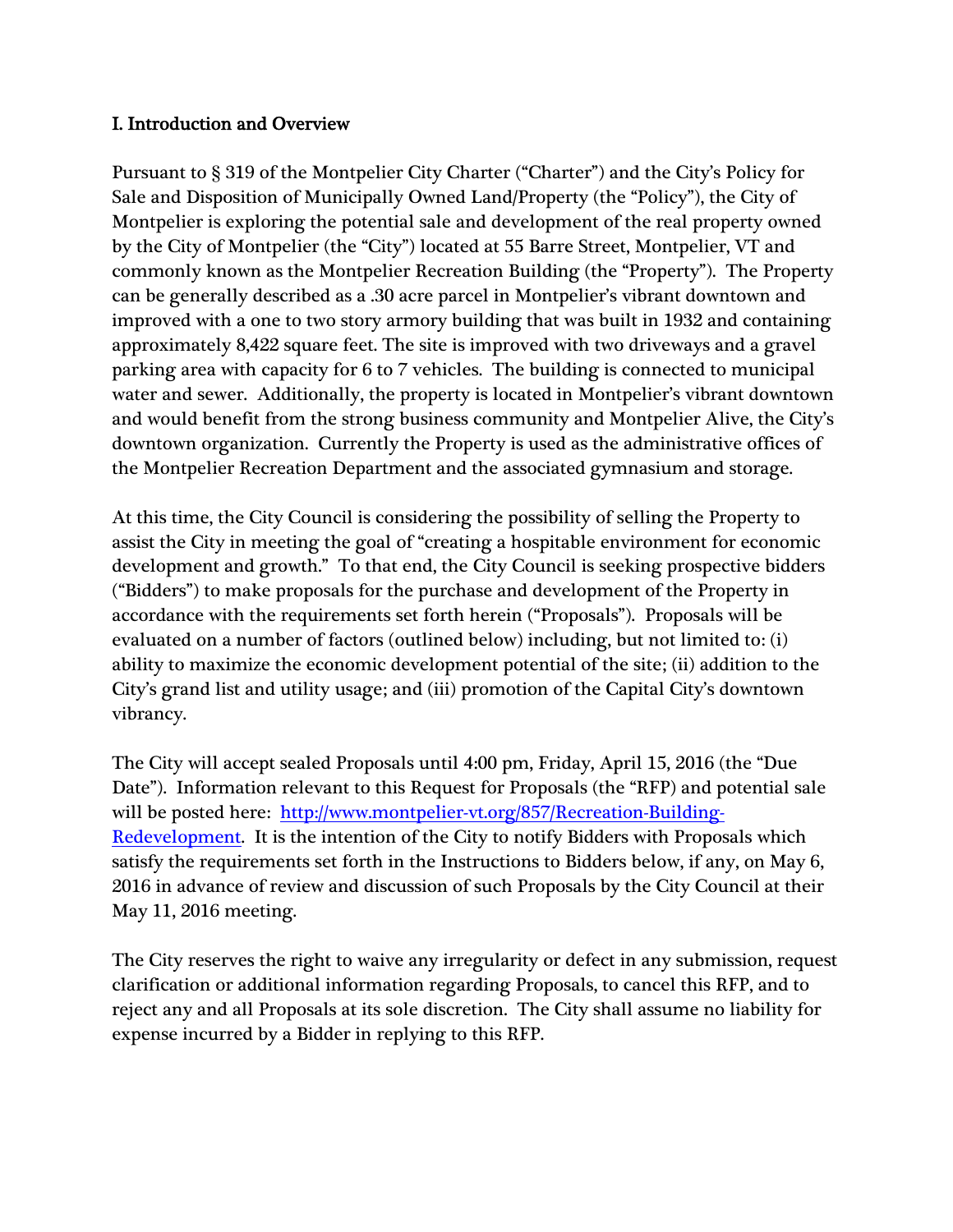A. The following documents are available at the City's website http://www.montpeliervt.org/857/Recreation-Building-Redevelopment:

- 1. Request for Proposal (RFP)
- 2. Link to the City Charter and Policy
- 3. Property Title of Record
- 4. Capital Needs Assessment for Property conducted in 2014 and 2015
- 5. Commercial Appraisal for Property conducted in 2016
- 6. Link to the City's Zoning and Subdivision Regulations both current and proposed

# B. RFP Timeline

- Wednesday, March 9, 2016 RFP Release Date
- Weeks of March 14 and 21, 2016 Optional site visits. Contact Jessie Baker to schedule.
- Friday, March 25, 2016 Questions due by 1:00 p.m. All questions must be submitted in writing to *jbaker@montpelier-vt.org.*
- Tuesday, March 29, 2016 Questions and Answers will be posted publically at http://www.montpelier-vt.org/857/Recreation-Building-Redevelopment.
- Friday, April 15, 2016 Proposals Due by 4:00 p.m.
- Anticipated: May 6, 2016 Bidders under consideration will be notified
- Anticipated: May 11, 2016 City Council to consider a recommendation for sale. Note: If the City Council decides to proceed with a Proposal, such decision shall be subject to: (i) the negotiation and execution of a mutually satisfactory Purchase and Sale Agreement; and (ii) satisfaction of the pertinent terms and provisions of the City Charter and the Policy.
- Anticipated: May Early June 2016 Negotiate Purchase & Sale Agreement
- Anticipated: October 2016 New owner takes title

# II. Instructions to Bidders

- A. Proposal Submission Procedures
	- 1. Sealed Proposals must be received on or before the Due Date (Friday, April 15, 2016 at 4:00 p.m.) Proposals received after the Due Date will not be considered.
	- 2. Bidders shall submit one (1) clearly marked original, two (2) photocopies, and one (1) electronic version (either via email or on a flash drive) of their Proposal Package. Proposals must be received in one envelope or box marked "PROPOSAL

– 55 Barre Street" and addressed to:

Jessie Baker Assistant City Manager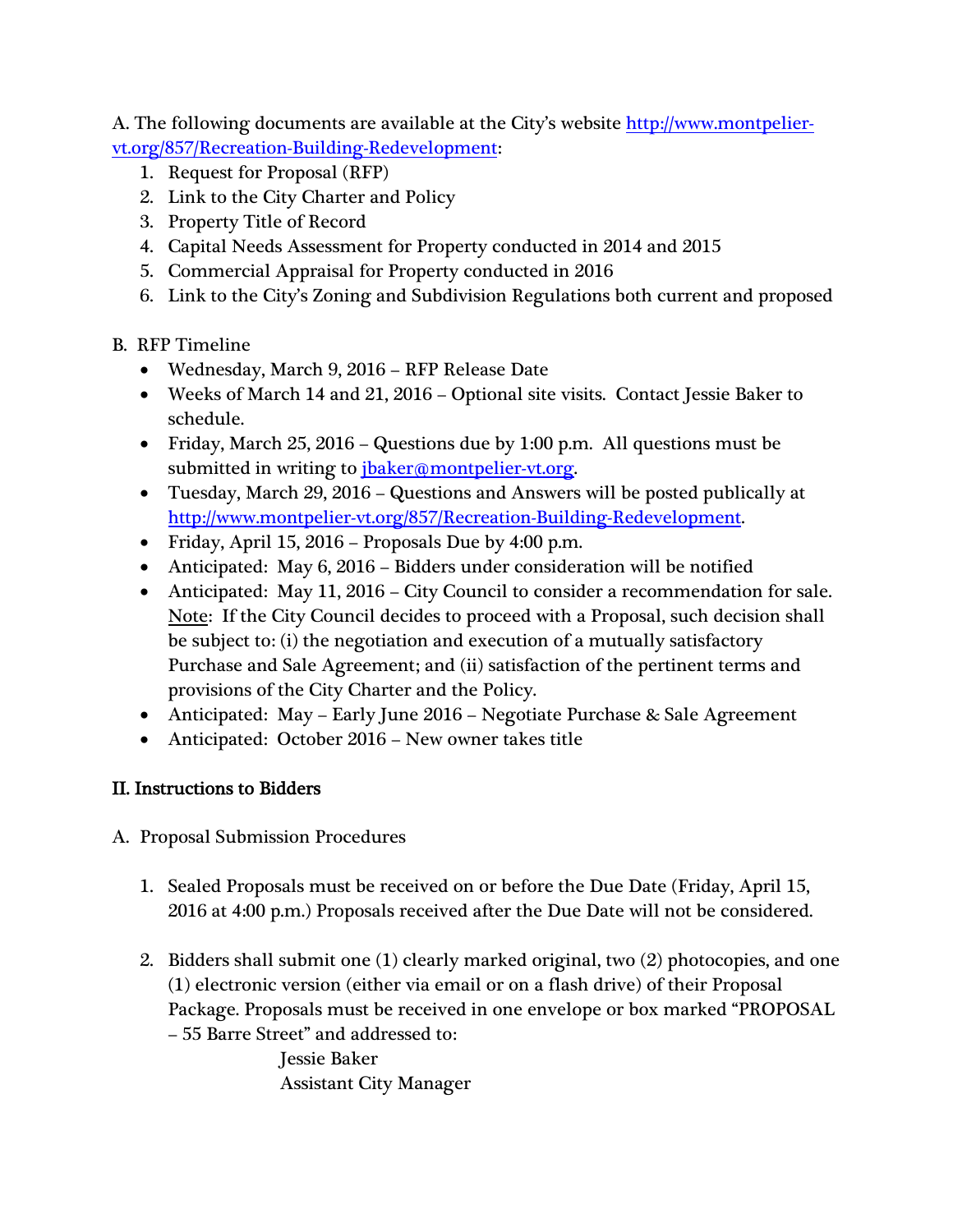39 Main Street Montpelier, VT 05602 jbaker@montpelier-vt.org

- 3. Proposal Packages must include:
	- A letter of introduction
	- A proposed development plan outlining the proposed use of the Property, a corresponding business plan, demonstrated experience in the field or with similar businesses, timing of project completion, and demonstrated compatibility with existing and proposed zoning regulations. This should also include the number and types of jobs that will be created by the proposed development and the timing of jobs in the market, both in terms of availability and duration.
	- A proposed timeline for taking occupancy of the Property under the development plan
	- An offer of payment for the Property
	- An analysis of municipal impacts of proposed development including grand list growth and utility usage that will be generated, if any, as a result of the development.
	- A document providing evidence of Bidder's financial capability to complete the purchase and development plan
	- A statement indicating how your Proposal represents the highest price and/or highest value to the City in terms of direct or indirect financial, economic, or community benefits.

Please review the evaluation criteria when responding.

Failure to provide any of the above requested information may result in disqualification of Proposal. The City reserves the right to request additional information pertaining to the Proposal Package, or any other matters related to the Request for Proposal. Proposal documents, including the Offer of Payment, must be signed by persons authorized to contractually bind the Bidder.

### B. Property Inspection

Non-mandatory property site inspections will be scheduled for the weeks of March 14 and March 21, 2016. Please contact Jessie Baker at (802) 262-6250 or email jbaker@montpelier-vt.org to schedule a site inspection. Bidders are encouraged to inspect the Property.

C. Questions Regarding Request for Proposal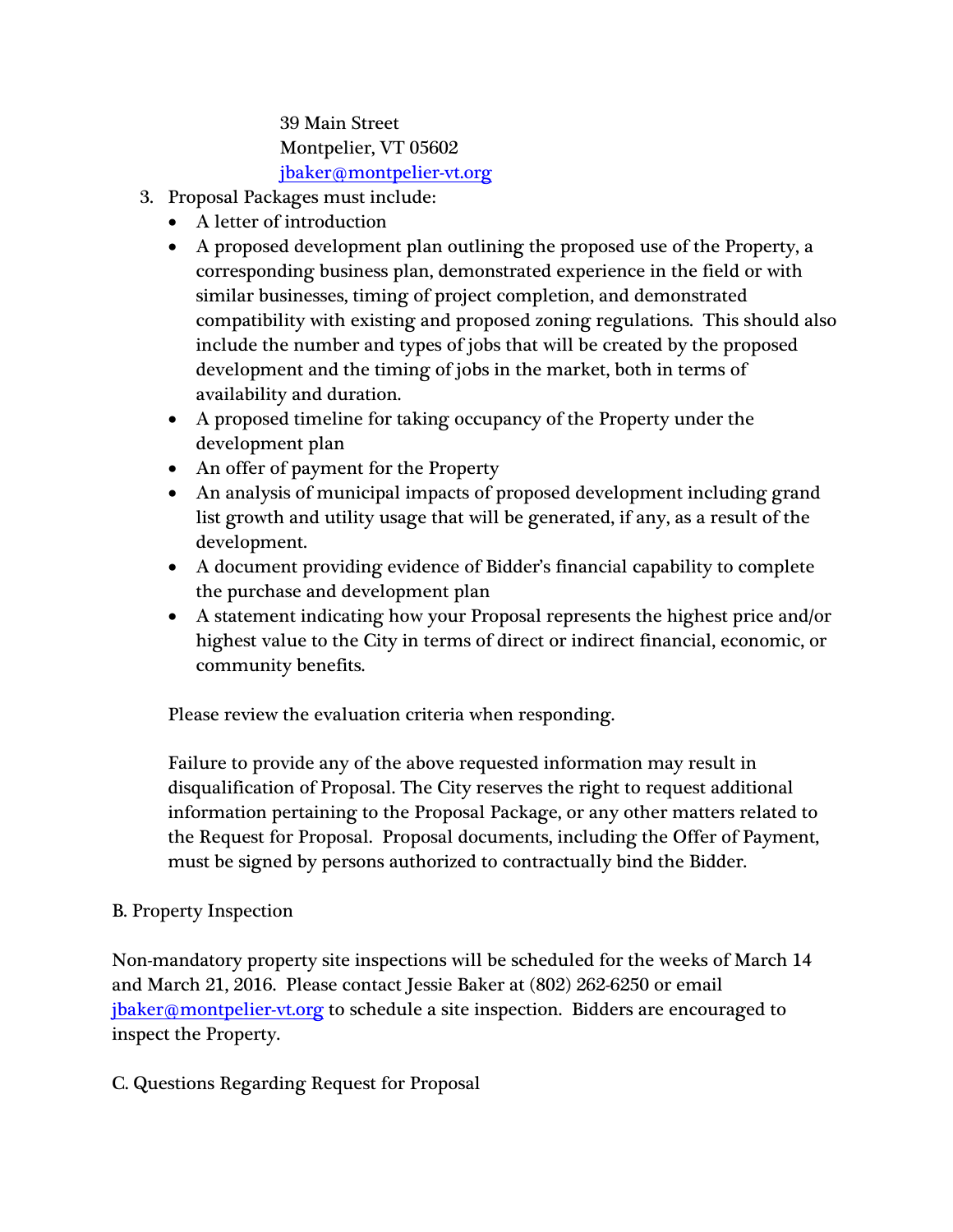Questions regarding the RFP must be made in writing and submitted electronically to jbaker@montpelier-vt.org. Questions are due no later than Friday, March 25, 2016 at 1:00 p.m. All questions and answers will be posted publically on Tuesday, March 29, 2016 at http://www.montpelier-vt.org/857/Recreation-Building-Redevelopment.

D. Official Contact Information:

Jessie Baker, Assistant City Manager City of Montpelier 39 Main Street Montpelier, VT 05602 jbaker@montpelier-vt.org (802) 262-6250

# III. Method of Award and Selection Criteria

Complete responses to this RFP will be evaluated by City staff and will be reviewed by the City Council. Decisions to sell the Property are at the sole discretion of the City Council. This RFP process shall not create a binding obligation on the part of the City Council to sell the Property unless and until a Purchase and Sale Agreement has been executed and the pertinent City Charter and Policy requirements have been satisfied.

The selection criteria shall include, but not be limited to, the following:

- Completeness of the Proposal Packet
- Proposal recognizes the highest price and/or highest value to the City of Montpelier
- Development Proposal meets the City Council's goal of economic development
- Development Proposal demonstrates readiness and proof that site can be operational within 12 months
- Development Proposal reflects that Montpelier is the Capital City and furthers the Montpelier brand including participation in our vibrant downtown
- Development Proposal satisfies requirements of current and proposed zoning regulations

# IV. Terms and Conditions

All information contained within this RFP and all supporting documents is based upon information from a variety of sources. Additional information may be made available via written addenda throughout the RFP process. Bidders shall be responsible for their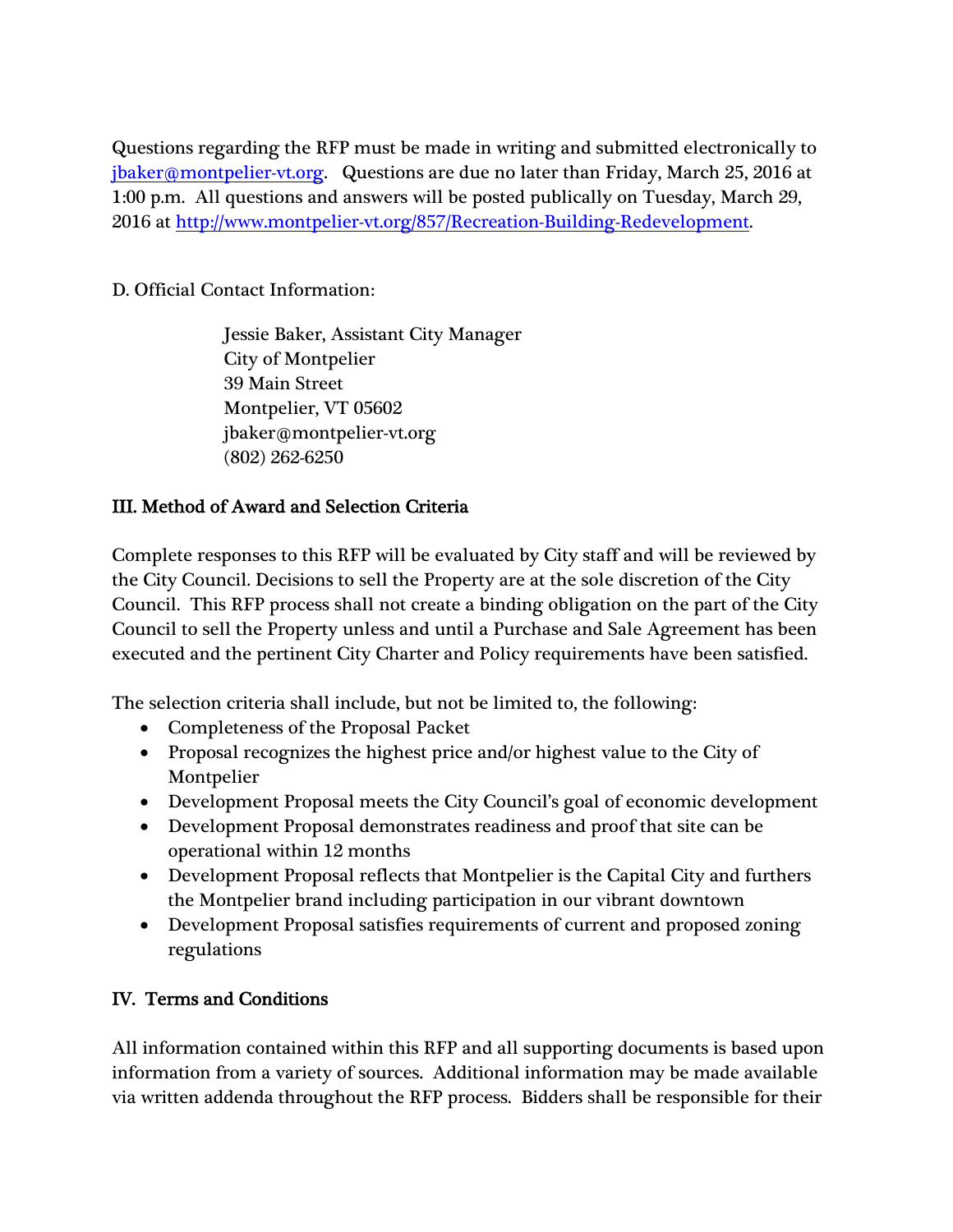own due diligence in preparing a Proposal. No representation or warranty is made by the City with respect to the condition of the Property, the suitability of the Property for a Bidder's potential use or the information provided herein.

- A. Bidders shall be responsible for the accuracy of the information they provide to the City in connection with this RFP.
- B. The City Council reserves the right to reject any and all Proposals, to waive minor irregularities in any Proposal, to issue additional RFPs, and to either substantially modify or terminate the proposed sale at any time prior to final execution of a Purchase and Sale Agreement.
- C. The City shall not be responsible for any costs incurred by a Bidder in connection with the preparation, submission, or presentation of its Proposal.
- D. Nothing contained herein shall require the City to enter into exclusive negotiations with any Bidder and the City reserves the right to amend, alter and revise its own criteria in the selection of a Bidder without notice.
- E. The City reserves the right to request clarification of information submitted in a Proposal and to request additional information from any Bidder.
- F. The City may not accept any Proposal after the time and date specified in the RFP.
- G. The City Council retains the sole discretion in the selection of a successful Proposal, if any.
- H. Upon selection of a Proposal, the City shall enter into negotiations with the successful Bidder for a Purchase and Sale Agreement with terms and conditions acceptable to the City. Until the execution of a contract, the City is under no obligation to sell the Property and it reserves the right to cease negotiations at any time and retain title to the Property. Except with respect to matters of title, the Property shall be conveyed to the party acquiring the same "AS IS" and without warranty as to quality, physical condition or environmental condition.
- I. CONFIDENTIALITY: The successful response will become part of the contract file and will become a matter of public record subject to public disclosure, as will all other responses received. If the response includes material that is considered by the bidder to be proprietary and confidential under 1 VSA, Chapter 5, the bidder shall clearly designate the material as such, explaining why such material should be considered confidential. The bidder must identify each page or section of the response that it believes is